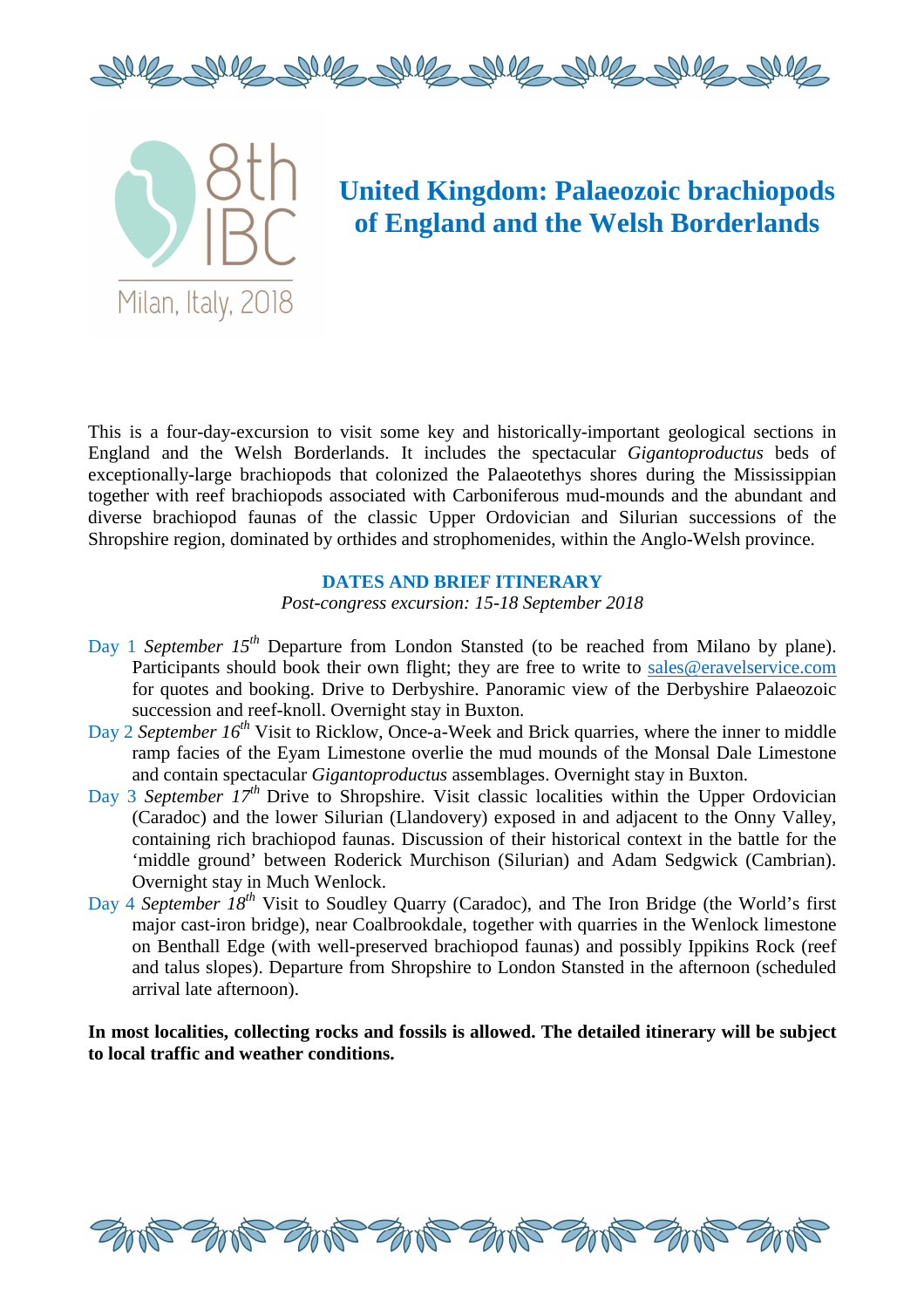

# **ORGANIZERS**

David Harper *Durham University* david.harper@durham.ac.uk Lucia Angiolini *Università di Milano* lucia.angiolini@unimi.it Giovanna Della Porta *Università di Milano* Vanessa Banks *British Geological Survey* Michael Stephenson *BritishGeological Survey* 

#### **DEPARTURE LOCATION**

London Stansted, 1 p.m.

### **RETURN LOCATION**

London Stansted

# **EXCURSION FEE AND DEADLINES**

January  $31<sup>st</sup>$ , 2018: deadline for pre-registration on the website. April 30th, 2018: **payment of 700 euro**.

Guide book, travel from London Stansted to Derbyshire and Shropshire and return, all meals and hotel accommodation in single rooms are included in the field-trip fee. Please specify in advance if you need a double room.

Please note that, the flight from Milano to London Stansted is not included in the fee and should be organized individually. The average cost of a return flight Milano-London Stansted starts from 80 Euros. You can book it yourself online from many European airlines or ask for a quote to the travel agency ERAVEL (http://www.eravelservice.com/; sales@eravelservice.com).

#### **ACCOMMODATION**  Hotel

# **TRANSPORTATION** Bus/minibus

#### **NUMBER OF PARTICIPANTS**

15– 20 participants

#### **PHYSICAL DIFFICULTY**

The outcrops are located along roads or paths and are easily accessible.

**Neither the organizers nor the field excursion leaders can offer insurance covering illness or injury for individuals. Participants are advised to take out their own personal health and travel insurance for their trip.**

**The Conference organizers cannot accept liability for personal accidents or loss of or damage to private property of participants, either during or indirectly arising from the field trips.** 

#### **CONDITIONS**

Derbyshire and Shropshire average temperatures in September are between 10°C to 19°C; heavy rain may occur.